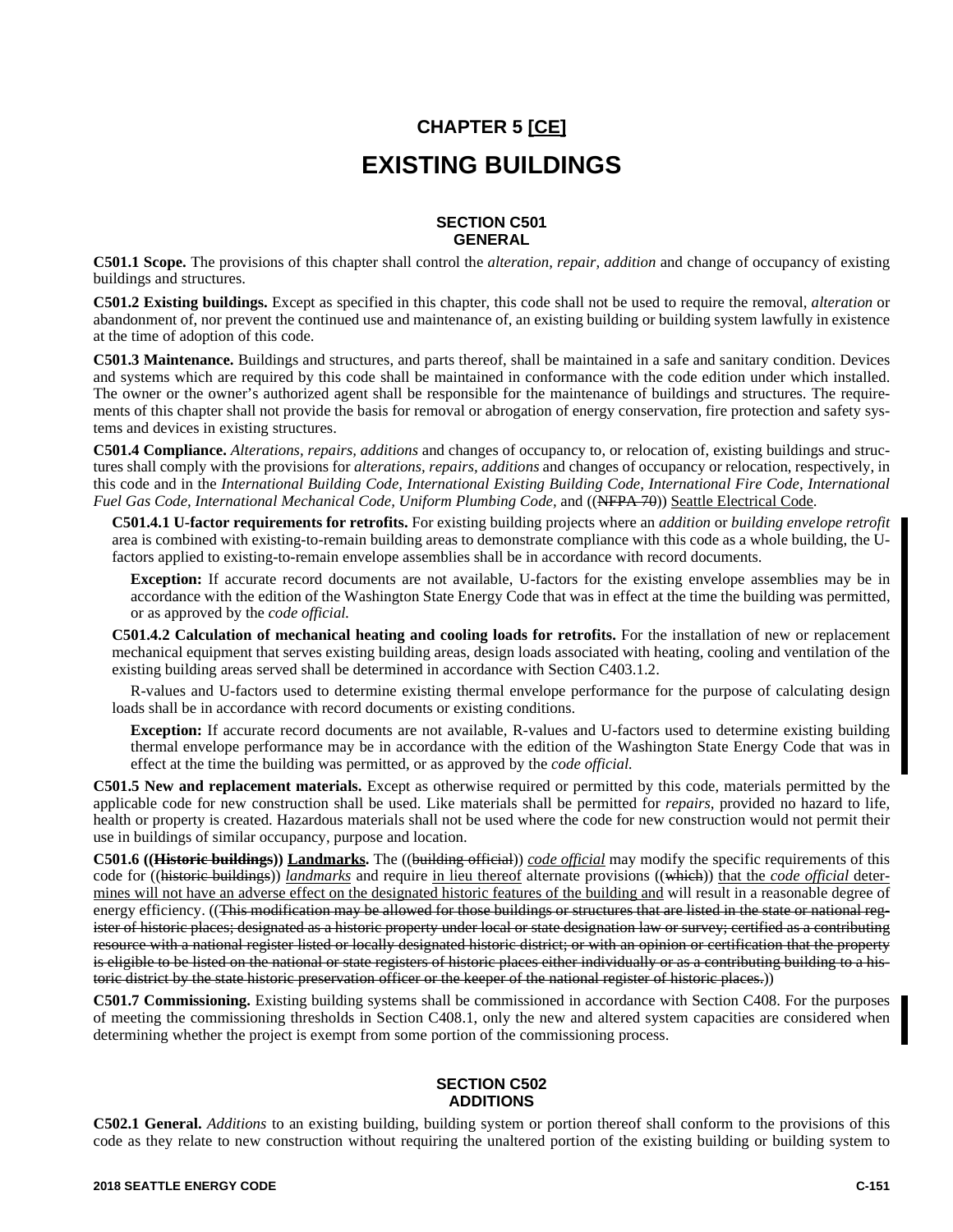comply with this code. *Additions* shall not create an unsafe or hazardous condition or overload existing building systems. An *addition* shall be deemed to comply with this code if the *addition* alone complies or if the existing building and *addition* comply with this code as a single building. *Additions* using the prescriptive path in Section C401.2, item 1, shall also comply with Sections C402, C403, C404, C405, C406, C409.5, C410 and C502.2.

**C502.1.1 Additional efficiency package options.** *Additions* shall comply with Section C406, either for the *addition* only or for the total of the existing building plus *addition.*

**Exception:** *Additions* smaller than 500 square feet of *conditioned floor area* are not required to comply with Section C406.

**C502.2 Prescriptive compliance.** *Additions* shall comply with Sections C502.2.1 through C502.2.6.2.

**C502.2.1 Vertical fenestration.** *Additions* with *vertical fenestration* that results in a total building vertical fenestration area less than or equal to that specified in Section C402.4.1 shall comply with Section C402.4. *Additions* with *vertical fenestration* that results in a total building *vertical fenestration area* greater than that specified in Section C402.4.1 shall comply with one of the following:

- 1. Component performance alternative with target area adjustment per Section C402.1.5 for the *addition* area of the building only.
- 2. Existing building and *addition* area are combined to demonstrate compliance with the component performance alternative for the whole building.
- 3. Total building performance in accordance with Section C407 for the *addition* area of the building only.
- 4. Total building performance for the whole building.

**C502.2.2 Skylight area.** *Additions* with *skylights* that result in a total building skylight area less than or equal to that specified in Section C402.4.1 shall comply with Section ((C402.4)) C402. *Additions* with skylights that result in a total building skylight area greater than that specified in Section C402.4.1 shall comply with one of the following:

((1. Vertical fenestration alternate per Section C402.4.1.1 or C402.4.1.3 for the addition area of the building only

- 2)) 1. Component performance alternative with the target area adjustment per Section C402.1.5 for the *addition* area of the building only.
- ((3)) 2. Existing building and *addition* area combined to demonstrate compliance with the component performance alternative for the whole building.
- ((4)) 3. Total building performance in accordance with Section C407 for the *addition* area of the building only.

 $((5))$  4. Total building performance for the whole building.

**C502.2.3 Building mechanical systems.** New mechanical systems and equipment serving the building heating, cooling or ventilation needs, that are part of the *addition,* shall comply with Section C403.

**C502.2.4 Service water heating systems.** New service water-heating equipment, controls and service water heating piping shall comply with Section C404.

**C502.2.5 Pools and permanent spas.** New pools and permanent spas shall comply with Section C404.11.

**C502.2.6 Lighting and power systems.** New lighting systems that are installed as part of the addition shall comply with Section C405.

**C502.2.6.1 Interior lighting power.** The total interior lighting power for the addition shall comply with Section C405.4.2 for the addition alone, or the existing building and the addition shall comply as a single building.

**C502.2.6.2 Exterior lighting power.** The total exterior lighting power for the addition shall comply with Section ((C405.5.1)) C405.5.2 for the *addition* alone, or the existing building and the addition shall comply as a single building.

**C502.2.7 Refrigeration systems.** New refrigerated spaces and refrigeration equipment shall comply with Section C410.

## **SECTION C503 ALTERATIONS**

**C503.1 General.** *Alterations* to any building or structure shall comply with the requirements of Section C503 and the code for new construction. *Alterations* to an existing building, building system or portion thereof shall conform to the provisions of this code as they relate to new construction without requiring the unaltered portions of the existing building or building system to comply with this code. *Alterations* shall be such that the existing building or structure is no less conforming to the provisions of this code than the existing building or structure was prior to the *alteration.* Substantial alterations and *repairs* shall comply with Section C503.8.

#### **Exceptions:**

1. The following *alterations* need not comply with the requirements for new construction provided the energy use of the building is not increased: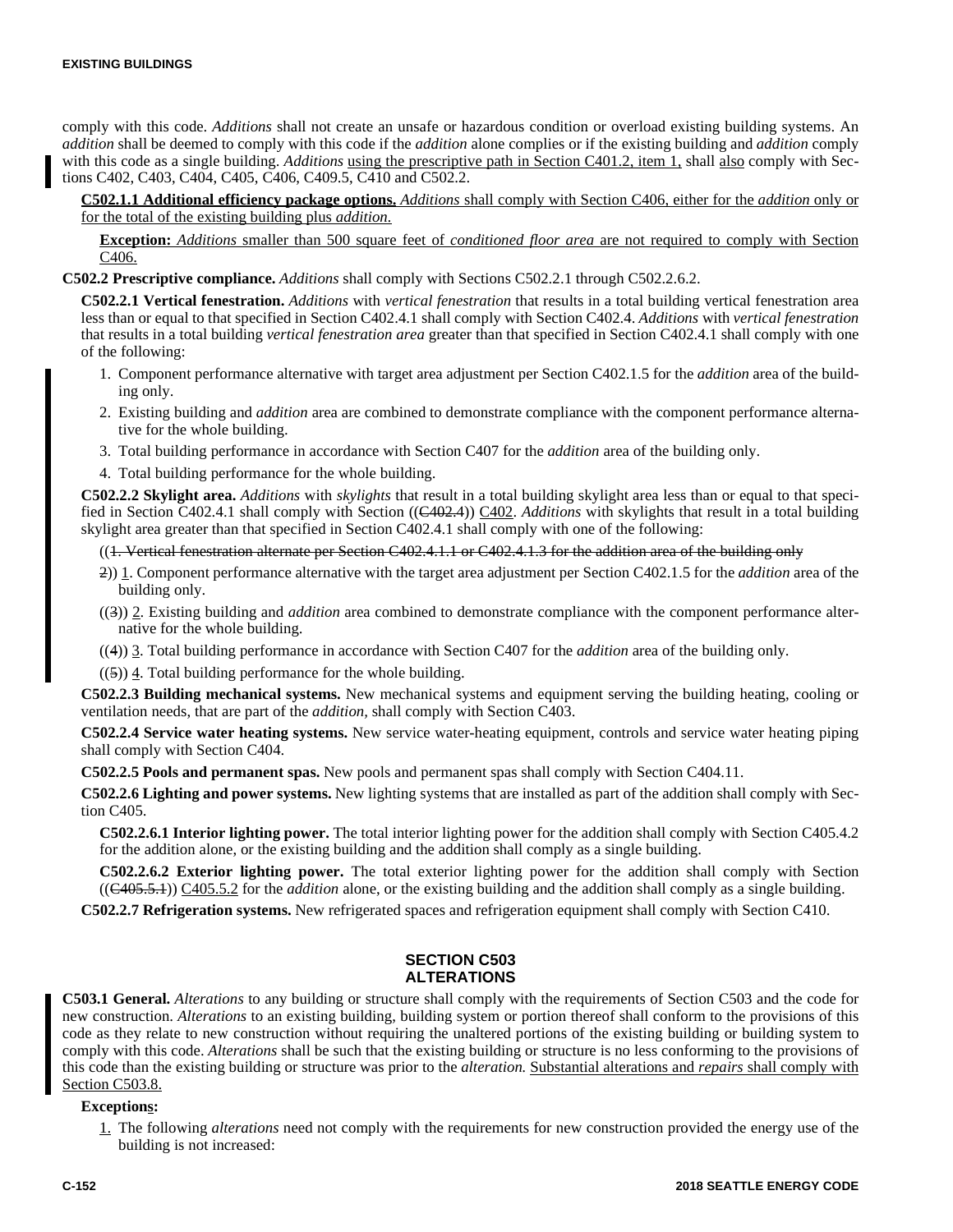- $((1))$  a. Storm windows installed over existing fenestration.
- $((2))$  b. Surface applied window film installed on existing single pane fenestration assemblies to reduce solar heat gain provided the code does not require the glazing fenestration to be replaced.
- ((3)) c. Existing ceiling, wall or floor cavities exposed during construction provided that these cavities are insulated to full depth with insulation having a minimum nominal value of R-3.0 per inch installed per Section C402.
- $((4))$  d. Construction where the existing roof, wall or floor cavity is not exposed.
- ((5)) e. *Roof recover.*
- ((6)) f. *Air barriers* shall not be required for roof recover and roof replacement where the alterations or renovations to the building do not include alterations, renovations or repairs to the remainder of the building envelope.
- $((7))$  g. Replacement of existing doors that separate conditioned space from the exterior shall not require the installation of a vestibule or revolving door, provided however that an existing vestibule that separates a conditioned space from the exterior shall not be removed.
- 2. *Alterations* are not required to comply with Section C406 except where specifically noted in Sections C503.2, C503.8.3 and C505.1.

**C503.2 Change in space conditioning.** Any low energy space in accordance with Section C402.1.1.1 that is altered to become *conditioned space* or *semi-heated* space shall be brought into full compliance with this code. Any *semi-heated* space in accordance with Section C402.1.1.2 that is altered to become *conditioned space,* or any heated but not cooled space that is altered to become both heated and cooled, shall be brought into full compliance with this code. Compliance shall include the provisions of Section C406, applied only to the portion of the building undergoing a change in space conditioning.

For buildings with more than one space conditioning category, the interior partition walls, ceilings, floors and fenestration that separate space conditioning areas shall comply with the thermal envelope requirements per the area with the highest level of space conditioning.

A change in space conditioning project shall be deemed to comply with this code if the project area alone complies or if the existing building and the project area combined comply with this code as a whole building.

**Exception:** Buildings or spaces that were permitted prior to the 2009 WSEC, or were originally permitted as unconditioned, may comply with this section as follows:

- 1. Where the component performance alternative in Section C402.1.5 is used to demonstrate compliance with this section, the Proposed Total UA is allowed to be up to 110 percent of the Allowable Total UA. This exception may be applied to the project area alone, or to the existing building and project area combined as a whole building.
- 2. Where total building performance in Section C407 is used to demonstrate compliance with this section, the total annual carbon emissions from energy consumption of the proposed design is allowed to be up to 110 percent of the annual carbon emissions from energy consumption allowed by Section C407.3. This exception may be applied to the project area alone, or to the existing building and project area combined as a whole building.
- 3. The addition of cooling equipment serving rooms or spaces totaling less than 2,000 square feet in floor area does not trigger the requirement to comply with this section.

**C503.3 Building envelope.** New building envelope assemblies that are part of the *alteration* shall comply with Sections C402.1 through C402.5 as applicable. Where an opaque envelope assembly is altered or replaced, the new assembly shall in no case have a higher overall *U-*value than the existing.

**Exception:** Air leakage testing is not required for *alterations* and repairs, unless the project includes a change in space conditioning according to Section C503.2 or a *change of occupancy* or use according to Section C505.1.

**C503.3.1 Roof replacement.** *Roof replacements* shall comply with Table C402.1.3 or C402.1.4 where the existing roof assembly is part of the *building thermal envelope* and contains no insulation or contains insulation entirely above the roof deck.

**C503.3.2 Vertical fenestration.** The addition of *vertical fenestration* that results in a total building vertical fenestration area less than or equal to that specified in Section C402.4.1 shall comply with Section C402.4. Alterations that result in a total building vertical fenestration area greater than specified in Section C402.4.1 shall comply with one of the following:

- 1. Vertical fenestration alternate in accordance with Section C402.4.1.3 for the new vertical fenestration added, where the calculation of vertical fenestration area and gross *above-grade wall* area shall include either the entire building or, where *approved,* only those areas of the building involved in the *alteration.*
- 2. ((Vertical fenestration alternate in accordance with Section C402.4.1.1 for the area adjacent to the new vertical fenestration added.)) (Reserved)
- 3. Existing building and ((alternation)) *alteration* area are combined to demonstrate compliance with the component performance alternative with target area adjustment in accordance with Section C402.1.5 for the whole building. The Proposed Total UA is allowed to be up to 110 percent of the Allowed Total UA.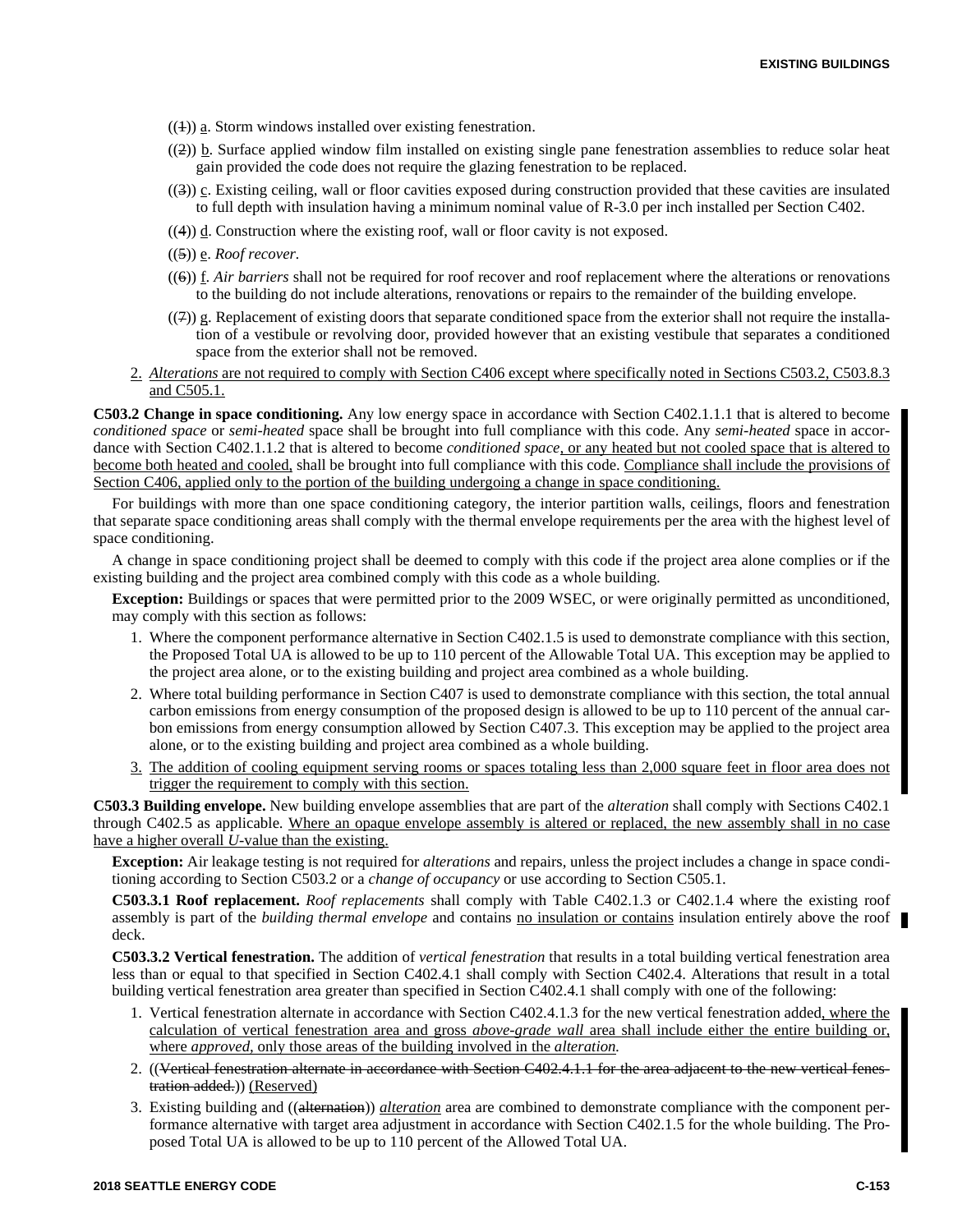4. Total building performance in accordance with Section C407 for the whole building. The total annual carbon emissions from energy consumption of the proposed design is allowed to be up to 110 percent of the annual carbon emissions from energy consumption allowed in accordance with Section C407.3.

**Exception:** ((Additional)) Where *approved* by the *code official,* additional fenestration is permitted where sufficient envelope upgrades beyond those required by other sections of this code are included in the project so that the addition of vertical fenestration does not cause ((a reduction in overall building energy efficiency, as approved by the *code official*)) an increase in the overall energy use of the building.

**C503.3.2.1 Application to replacement fenestration products.** Where some or all of an existing *fenestration* unit is replaced with a new *fenestration product,* including sash and glazing, the replacement *fenestration* unit shall meet the applicable requirements for *U-*factor and *SHGC* in Table C402.4. In addition, the area-weighted *U-*value of the new fenestration shall be equal to or lower than the *U-*value of the existing fenestration.

**Exception:** An area-weighted average of the *U-*factor of replacement fenestration products being installed in the building for each fenestration product category listed in Table C402.4 shall be permitted to satisfy the *U-*factor requirements for each fenestration product category listed in Table C402.4. Individual fenestration products from different product categories listed in Table C402.4 shall not be combined in calculating the area-weighted average *U-*factor.

**C503.3.3 Skylight area.** The addition of *skylights* that results in a total building skylight area less than or equal to that specified in Section C402.4.1 shall comply with Section C402.4.

The addition of *skylights* that results in a total building skylight area greater than that specified in Section C402.4.1 shall comply with one of the following:

- 1. Existing building and alteration area are combined to demonstrate compliance with the component performance alternative with target area adjustment in accordance with Section C402.1.5 for the whole building. The Proposed Total UA is allowed to be up to 110 percent of the Allowed Total UA.
- 2. Total building performance in accordance with Section C407 for the whole building. The total annual carbon emissions from energy consumption of the proposed design is allowed to be up to 110 percent of the annual carbon emissions from energy consumption allowed in accordance with Section C407.3.

**Exception:** Additional envelope upgrades are included in the project so the addition of skylights does not cause a reduction in overall building energy efficiency, as approved by the *code official.*

**C503.4 Mechanical systems.** Those parts of systems which are altered or replaced shall comply with Section C403. Additions or alterations shall not be made to an existing mechanical system that will cause the existing mechanical system to become out of compliance.

#### **Exceptions:**

- 1. Existing mechanical systems which are altered or where parts of the system are replaced are not required to be modified to comply with Section C403.3.5 as long as mechanical cooling capacity is not added to a system that did not have cooling capacity prior to the alteration.
- 2. Alternate mechanical system designs that are not in full compliance with this code may be approved when the *code official* determines that existing building constraints including, but not limited to, available mechanical space, limitations of the existing structure, or proximity to adjacent air intakes or exhausts make full compliance impractical. Alternate designs shall include additional energy saving strategies not prescriptively required by this code for the scope of the project including, but not limited to, demand control ventilation, energy recovery, or increased mechanical cooling or heating equipment efficiency above that required by Tables C403.3.2(1) through ((C403.3.2(12))) C403.3.2(13).
- 3. Only those components of existing HVAC systems that are altered or replaced shall be required to meet the requirements of Section C403.8.1, Allowable fan motor horsepower. Components replaced or altered shall not exceed the fan power limitation pressure drop adjustment values in Table C403.8.1(2) at design conditions. Section C403.8.1 does not require the removal and replacement of existing system ductwork.

**C503.4.1 New mechanical systems.** All new mechanical systems in existing buildings, including packaged unitary equipment and packaged split systems, shall comply with Section C403.

**C503.4.2 Addition of cooling capacity.** Where mechanical cooling is added to a space that was not previously cooled, the mechanical system shall comply with either Section C403.3.5 or C403.5.

### **Exceptions:**

1. Qualifying small equipment: Economizers are not required for cooling units and split systems serving one *zone* with a total cooling capacity rated in accordance with Section C403.3.2 of less than 33,000 Btu/h (hereafter referred to as qualifying small systems) provided that these are high-efficiency cooling equipment with SEER and EER values more than 15 percent higher than minimum efficiencies listed in Tables C403.3.2 (1) through (3), in the appropriate size category, using the same test procedures. Equipment shall be listed in the appropriate certification program to qualify for this exception. The total capacity of all qualifying small equipment without economizers shall not exceed 72,000 Btu/h per building, or 5 percent of the building total air economizer capacity, whichever is greater.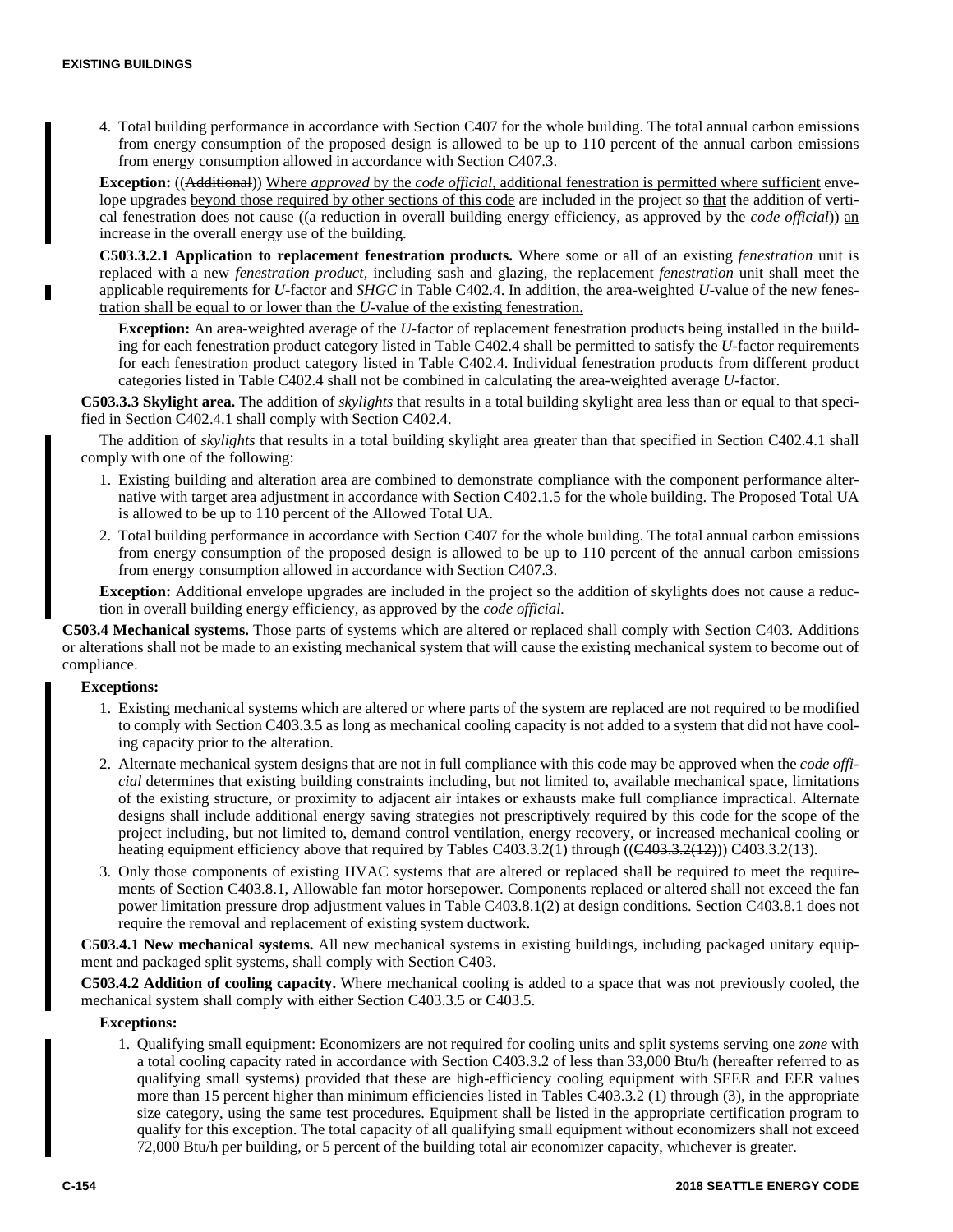Notes and exclusions for Exception 1:

- 1.1. The portion of the equipment serving Group R occupancies is not included in determining the total capacity of all units without economizers in a building.
- 1.2. Redundant units are not counted in the capacity limitations.
- 1.3. This exception shall not be used for the initial tenant improvement of a shell-and-core building or space, or for total building performance.in accordance with Section C407.
- 1.4. This exception shall not be used for unitary cooling equipment installed outdoors or in a mechanical room adjacent to the outdoors.
- 2. Chilled water terminal units connected to systems with chilled water generation equipment with IPLV values more than 25 percent higher than minimum part load equipment efficiencies listed in Table C403.3.2(7), in the appropriate size category, using the same test procedures. Equipment shall be listed in the appropriate certification program to qualify for this exception. The total capacity of all systems without economizers shall not exceed ((480,000)) 72,000 Btu/h (141 kW) per building, or 20 percent of the building total air economizer capacity, whichever is greater.

Notes and exclusions for Exception  $((1))$  2:

- 2.1. The portion of the equipment serving Group R occupancy is not included in determining the total capacity of all units without economizers in a building.
- 2.2. This exception shall not be used for the initial tenant improvement of a shell-and-core building or space, or for total building performance in accordance with Section C407.

**C503.4.3 Alterations or replacement of existing cooling systems.** Alterations to, or replacement of, existing mechanical cooling systems shall not decrease the building total economizer capacity unless the system complies with either Section C403.3.5 or C403.5. System alterations or replacement shall comply with Table C503.4 when either the individual cooling unit capacity (( $\theta$ )) or the building total capacity of all cooling equipment without economizer ( $\theta$ ) does not comply with Sections C403.3.5 or C403.5.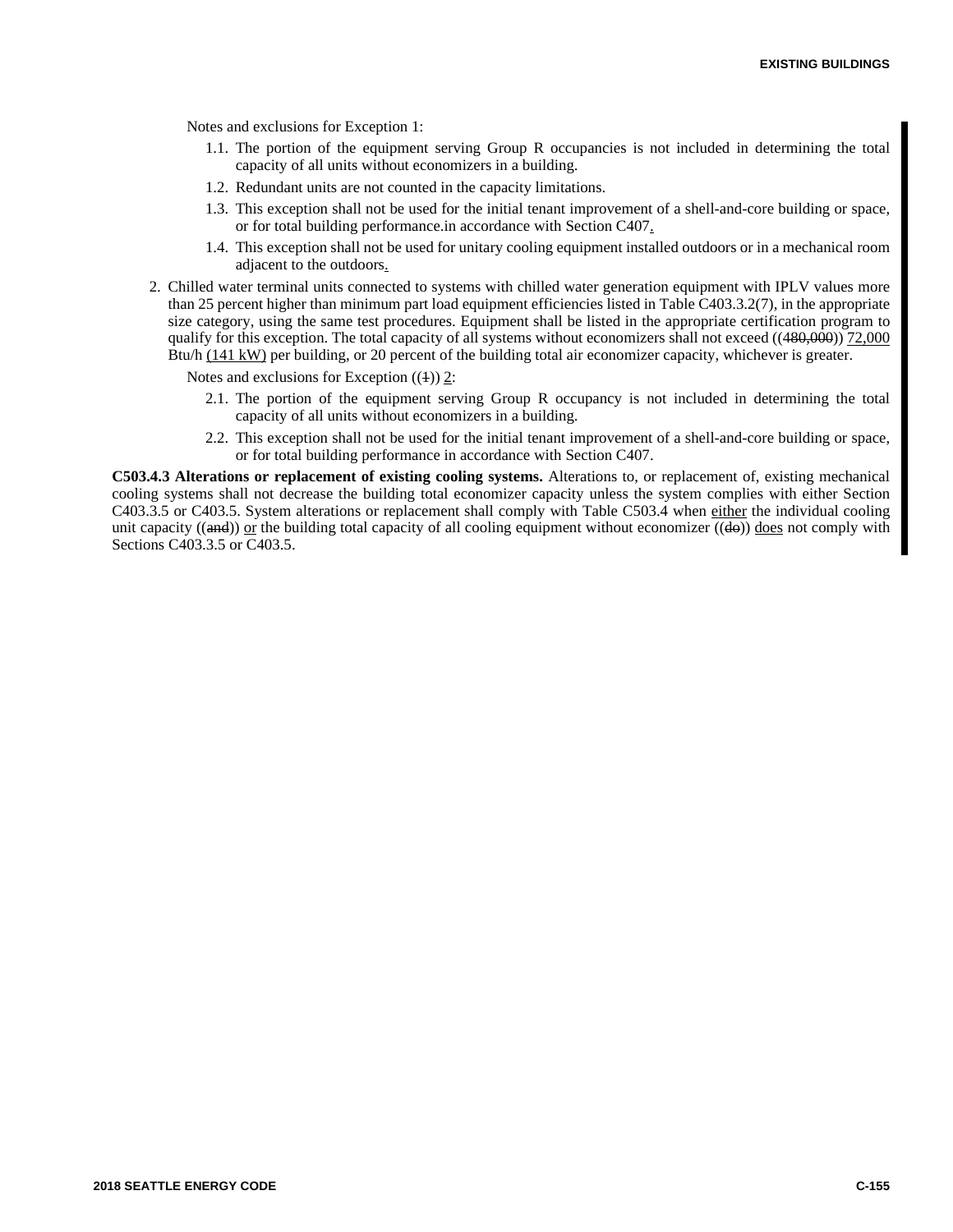| UMIZER CUMPLIANCE OF HUNG FOR MECHANICAL ALTERATIONS                                                                                           |                                                                  |                                                                                                                                                                                                                                                                                        |                                                                                                                                                                                                                                                                                                                                                            |                                                                                                                                                                           |
|------------------------------------------------------------------------------------------------------------------------------------------------|------------------------------------------------------------------|----------------------------------------------------------------------------------------------------------------------------------------------------------------------------------------------------------------------------------------------------------------------------------------|------------------------------------------------------------------------------------------------------------------------------------------------------------------------------------------------------------------------------------------------------------------------------------------------------------------------------------------------------------|---------------------------------------------------------------------------------------------------------------------------------------------------------------------------|
|                                                                                                                                                | <b>Option A</b>                                                  | <b>Option B</b><br>(alternate to A)                                                                                                                                                                                                                                                    | <b>Option C</b><br>(alternate to A)                                                                                                                                                                                                                                                                                                                        | <b>Option D</b><br>(alternate to A)                                                                                                                                       |
| <b>Unit Type</b>                                                                                                                               | Any alteration with new<br>or replacement<br>equipment           | Replacement unit of the same<br>type with the same or smaller<br>output capacity                                                                                                                                                                                                       | Replacement unit of the same<br>type with a larger output<br>capacity                                                                                                                                                                                                                                                                                      | New equipment added to<br>existing system or replacement<br>unit of a different type                                                                                      |
| 1. Packaged Units                                                                                                                              | Efficiency: min. <sup>a</sup>                                    | Efficiency: min. <sup>a</sup>                                                                                                                                                                                                                                                          | Efficiency: min. <sup>a</sup>                                                                                                                                                                                                                                                                                                                              | Efficiency: min. <sup>a</sup>                                                                                                                                             |
|                                                                                                                                                | Economizer: C403.5 <sup>b</sup>                                  | Economizer: C403.5 <sup>b</sup>                                                                                                                                                                                                                                                        | Economizer: $CC403.5b$                                                                                                                                                                                                                                                                                                                                     | Economizer: $C403.5b$                                                                                                                                                     |
| 2. Split Systems                                                                                                                               | Efficiency: min. <sup>a</sup><br>Economizer: C403.5 <sup>b</sup> | For units $\leq 60,000$ Btuh,<br>comply with two of two<br>measures:<br>1. Efficiency: $+10\%$ <sup>e</sup><br>2. Economizer: shall not<br>decrease existing<br>economizer capability<br>For all other capacities:<br>Efficiency: min. <sup>a</sup><br>Economizer: $C403.5b$           | For units $\leq 60,000$ Btuh<br>replacing unit installed prior<br>to 1991, comply with at least<br>one of two measures:<br>1. Efficiency: $+10\%$ <sup>e</sup><br>2. Economizer: 50% <sup>f</sup><br>For all other capacities:<br>Efficiency: min. <sup>a</sup><br>Economizer: $C403.5b$                                                                   | Efficiency: min. <sup>a</sup><br>Economizer: $C403.5b$                                                                                                                    |
| 3. Water Source Heat<br>Pump                                                                                                                   | Efficiency: min. <sup>a</sup><br>Economizer: C403.5 <sup>b</sup> | For units $\leq$ 72,000 Btuh,<br>comply with at least two of<br>three measures:<br>1. Efficiency: $+10\%$ <sup>e</sup><br>2. Flow control valve <sup>g</sup><br>3. Economizer: 50% <sup>f</sup><br>For all other capacities:<br>Efficiency: min. <sup>a</sup><br>Economizer: $C403.5b$ | For units $\leq$ 72,000 Btuh,<br>comply with at least two of<br>three measures:<br>1. Efficiency: $+10\%$ <sup>e</sup><br>2. Flow control valve <sup>g</sup><br>3. Economizer: 50% <sup>f</sup> (except<br>for certain pre-1991<br>systems <sup>h</sup> )<br>For all other capacities:<br>Efficiency: min. <sup>a</sup><br>Economizer: C403.5 <sup>b</sup> | Efficiency: min. <sup>a</sup><br>Economizer: C403.5 <sup>b</sup><br>(except for certain pre-1991<br>systems <sup>q</sup> )                                                |
| 4. Water Economizer using Efficiency: min. <sup>a</sup><br>Air-Cooled Heat Rejection<br>Equipment (Dry Cooler)                                 | Economizer: $C403.5b$                                            | Efficiency: +5% <sup>d</sup><br>Economizer: shall not<br>decrease existing<br>economizer capacity                                                                                                                                                                                      | Efficiency: min. <sup>a</sup><br>Economizer: $C403.5b$                                                                                                                                                                                                                                                                                                     | Efficiency: min. <sup>a</sup><br>Economizer: $C403.5b$                                                                                                                    |
| 5. Air-Handling Unit<br>(including fan coil units)<br>where the system has an<br>air-cooled chiller                                            | Efficiency: min. <sup>a</sup><br>Economizer: C403.5b             | Economizer: shall not<br>decrease existing<br>economizer capacity                                                                                                                                                                                                                      | Efficiency: min. <sup>a</sup><br>Economizer: C403.5 <sup>b</sup><br>(except for certain pre-1991<br>systems <sup>q</sup> )                                                                                                                                                                                                                                 | Efficiency: min. <sup>a</sup><br>Economizer: C403.5 <sup>b</sup><br>(except for certain pre-1991<br>systems <sup>q</sup> )                                                |
| 6. Air-Handling Unit<br>(including fan coil units)<br>and Water-cooled Process<br>Equipment, where the<br>system has a water-cooled<br>chiller | Efficiency: min. <sup>a</sup><br>Economizer: C403.5 <sup>b</sup> | Economizer: shall not<br>decrease existing<br>economizer capacity                                                                                                                                                                                                                      | Efficiency: min. <sup>a</sup><br>Economizer: C403.5 <sup>b</sup><br>(except for certain pre-1991<br>systems <sup>h</sup> and certain 1991-<br>$2016$ systems <sup>i</sup> .)                                                                                                                                                                               | Efficiency: min. <sup>a</sup><br>Economizer: C403.5 <sup>b</sup><br>(except for certain pre-1991<br>systems <sup>h</sup> and certain 1991-<br>2016 systems <sup>i</sup> ) |
| 7. Cooling Tower                                                                                                                               | Efficiency: min. <sup>a</sup><br>Economizer: C403.5 <sup>b</sup> | No requirements                                                                                                                                                                                                                                                                        | Efficiency: min. <sup>a</sup><br>Economizer: C403.5 <sup>b</sup>                                                                                                                                                                                                                                                                                           | Efficiency: min. <sup>a</sup><br>Economizer: C403.5 <sup>b</sup>                                                                                                          |
| 8. Air-Cooled Chiller                                                                                                                          | Efficiency: min. <sup>a</sup><br>Economizer: C403.5 <sup>b</sup> | Efficiency: $+10\%$ <sup>k</sup><br>Economizer: shall not<br>decrease existing<br>economizer capacity                                                                                                                                                                                  | Efficiency: Comply with<br>two of two measures:<br>$1. + 10\%$ <sup>k,l</sup><br>2. Multistage<br>Economizer: shall not<br>decrease existing<br>economizer capacity                                                                                                                                                                                        | Efficiency: min. <sup>a</sup><br>Economizer: C403.5 <sup>b</sup>                                                                                                          |
| 9. Water-Cooled Chiller                                                                                                                        | Efficiency: min. <sup>a</sup><br>Economizer: C403.5 <sup>b</sup> | Efficiency: Comply with at<br>least one of two measures:<br>1. Part load IPLV + $15\%$ <sup>n</sup><br>2. Plate frame heat<br>exchanger <sup>o</sup><br>Economizer: shall not<br>decrease existing<br>economizer capacity                                                              | Efficiency: Comply with<br>two of two measures:<br>1. Part load IPLV + $15\%$ <sup>n</sup><br>2. Plate frame heat<br>exchanger <sup>o</sup><br>Economizer: shall not<br>decrease existing<br>economizer capacity                                                                                                                                           | Efficiency: min. <sup>a</sup><br>Economizer: C403.5 <sup>b</sup>                                                                                                          |

**TABLE C503.4 ECONOMIZER COMPLIANCE OPTIONS FOR MECHANICAL ALTERATIONS**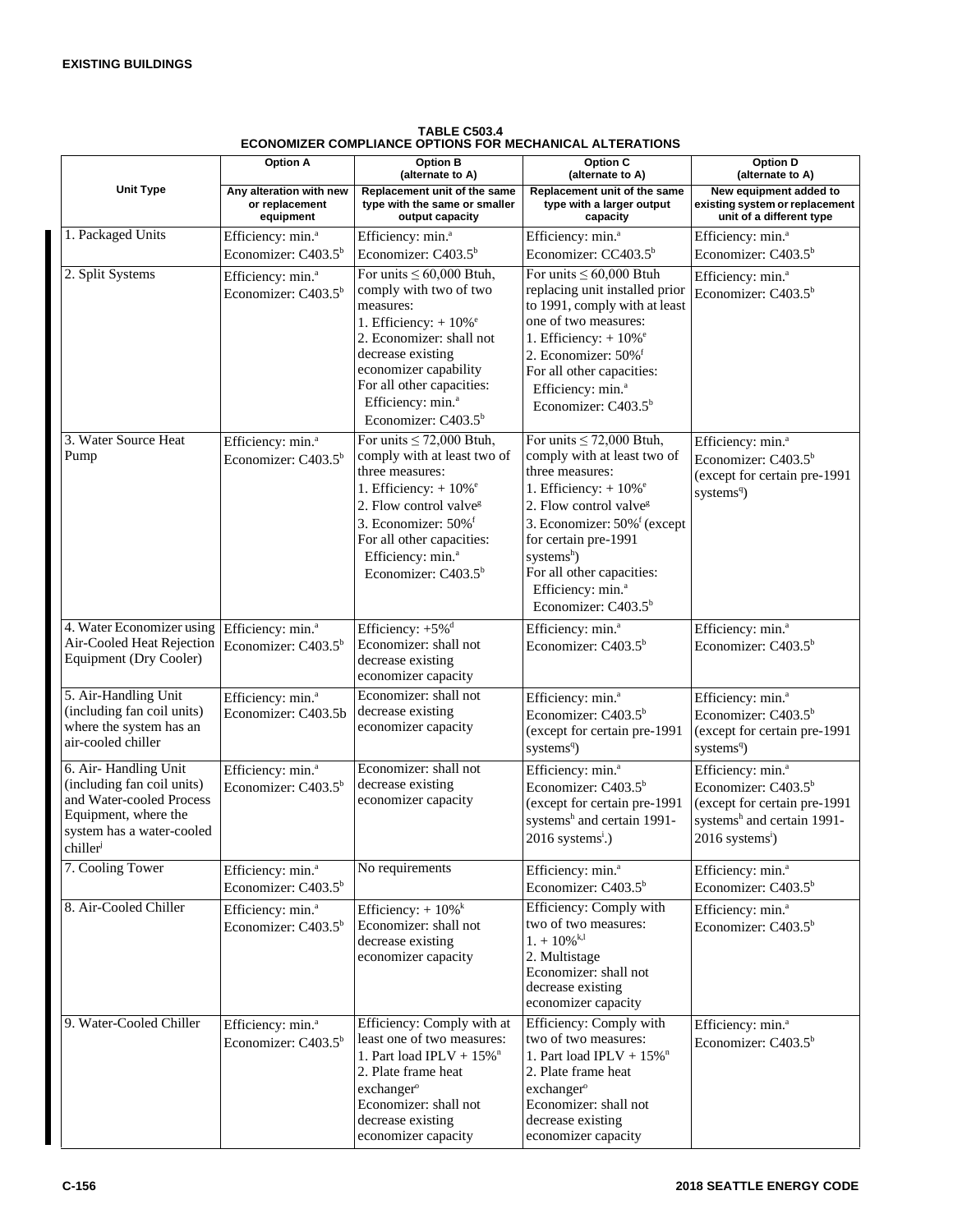- a. Minimum equipment efficiency shall comply with Section C403.3.2 and Tables C403.3.2(1) through ((C403.3.2(12))) C403.3.2(13).
- b. All separate new equipment and replacement equipment shall have air economizer complying with Section C403.5 including both the individual unit size limits and the total building capacity limits on units without economizer. It is acceptable to comply using one of the exceptions to Section C403.5.
- c. Reserved.
- d. Equipment shall have a capacity-weighted average cooling system efficiency that is 5 percent better than the requirements in Tables C403.3.2(1) and C403.3.2(2) (1.05  $\times$  values in Tables C403.3.2(1) and C403.3.2(2)).
- e. Equipment shall have a capacity-weighted average cooling system efficiency that is 10 percent better than the requirements in Tables C403.3.2(1)A and  $C\overline{403.3.2(2)}$  (1.10  $\times$  values in Tables C403.3.2(1)A and C403.3.2(2)).
- f. Minimum of 50 percent air economizer that is ducted in a fully enclosed path directly to every heat pump unit in each zone, except that ducts may terminate within 12 inches of the intake to an HVAC unit provided that they are physically fastened so that the outside air duct is directed into the unit intake. If this is an increase in the amount of outside air supplied to this unit, the outside air supply system shall be configured to provide this additional outside air and be equipped with economizer control.
- g. Water-source heat pump systems shall have a flow control valve to eliminate flow through the heat pumps that are not in operation and variable speed pumping control complying with Section C403.4.3 for that heat pump.
	- When the total capacity of all units with flow control valves exceeds 15 percent of the total system capacity, a variable frequency drive shall be installed on the main loop pump.
	- As an alternate to this requirement, the capacity-weighted average cooling system efficiency shall be 5 percent better than the requirements in footnote e for water-source heat pumps (i.e. a minimum of 15 percent better than the requirements in Table C403.3.2(2) (1.15  $\times$  values in Table C403.3.2(2)).
- h. Water economizer equipment shall have a capacity-weighted average cooling system efficiency that is 10 percent better than the requirements in Tables C403.3.2(8) and C403.3.2(9) (1.10  $\times$  values in Tables C403.3.2(8) and C403.3.2(9)).
- i. Air economizer is not required for systems installed with water economizer plate and frame heat exchanger complying with previous codes between 1991 and June 2016, provided that the total fan coil load does not exceed the existing or added capacity of the heat exchangers.
- j. For water-cooled process equipment where the manufacturers specifications require colder temperatures than available with water-side economizer, that portion of the load is exempt from the economizer requirements.
- k. The air-cooled chiller shall have an IPLV efficiency that is a minimum of 10 percent greater than the IPLV requirements in EER in Table C403.3.2(7)(1.10  $\times$ IPLV values in EER in Table C403.3.2(7)).
- l. The air-cooled chiller shall be multistage with a minimum of two compressors.
- m.((The water-cooled chiller shall have full load and part load IPLV efficiency that is a minimum of 5 percent greater than the IPLV requirements in Table  $C403.3.2(7)$  (1.05  $\times$  IPLV values in Table C403.3.2(7)).))
- n. The water-cooled chiller shall have an IPLV value that is a minimum of 15 percent lower than the IPLV requirements in Table C403.3.2(7), (((4.45))  $0.85 \times$ IPLV values in Table C403.3.2(7)). Water-cooled centrifugal chillers designed for non-standard conditions shall have an NPLV value that is at least 15 percent lower than the adjusted maximum NPLV rating in kW per ton defined in Section C403.3.2.1 ((( $\left(\frac{1}{1.15}\right)$ )  $0.85 \times$  NPLV).
- o. Economizer cooling shall be provided by adding a plate-frame heat exchanger on the water-side with a capacity that is a minimum of 20% of the chiller capacity at standard AHRI rating conditions.
- p. Reserved.
- q. Systems installed prior to 1991 without fully utilized capacity are allowed to comply with Option B, provided that the individual unit cooling capacity does not exceed 90,000 Btuh.

**C503.4.4 Controls for cooling equipment replacement.** When space cooling equipment is replaced, controls shall comply with all requirements under Section C403.3.5 and related subsections, and Section C403.5.1. for integrated economizer control.

**C503.4.5 Cooling equipment relocation.** Existing equipment currently in use may be relocated within the same floor or same tenant space if removed and reinstalled within the same permit.

**C503.4.6 New and replacement HVAC heating system equipment.** For substantial alterations as defined in Section C503.8.1, or where a building's central HVAC heating system equipment is augmented or replaced, the building shall comply with Section C403.1.4.

**Exception:** Where only one heating appliance is failing and is replaced by another having the same or lesser heating capacity and the same or higher efficiency, no other alterations are made to the central HVAC system, and this exception has not been used within the same building in the previous 24-month period, this provision does not apply.

**SDCI Informative Note:** The term "central HVAC heating system" for the purposes of this section means a heating system that provides heating to multiple spaces or multiple dwelling or sleeping units (as opposed to a distributed heating system such as a baseboard heater or PTHP that provides heating to only a single space). A central heating system may include multiple pieces of heating equipment.

The exception permits like-for-like replacement of a single boiler, furnace or heat pump, where no other HVAC work is planned, so that a failed heating appliance can be expediently replaced.

**C503.5 Service hot water systems.** New service hot water systems that are part of the *alteration* shall comply with Section C404.

**Exception:** Where only one service hot water appliance is failing and is replaced by another having the same or lesser heating capacity and the same or higher efficiency, no other alterations are made to the central service hot water system, and this exception has not been used within the same building in the previous 24-month period, this provision does not apply.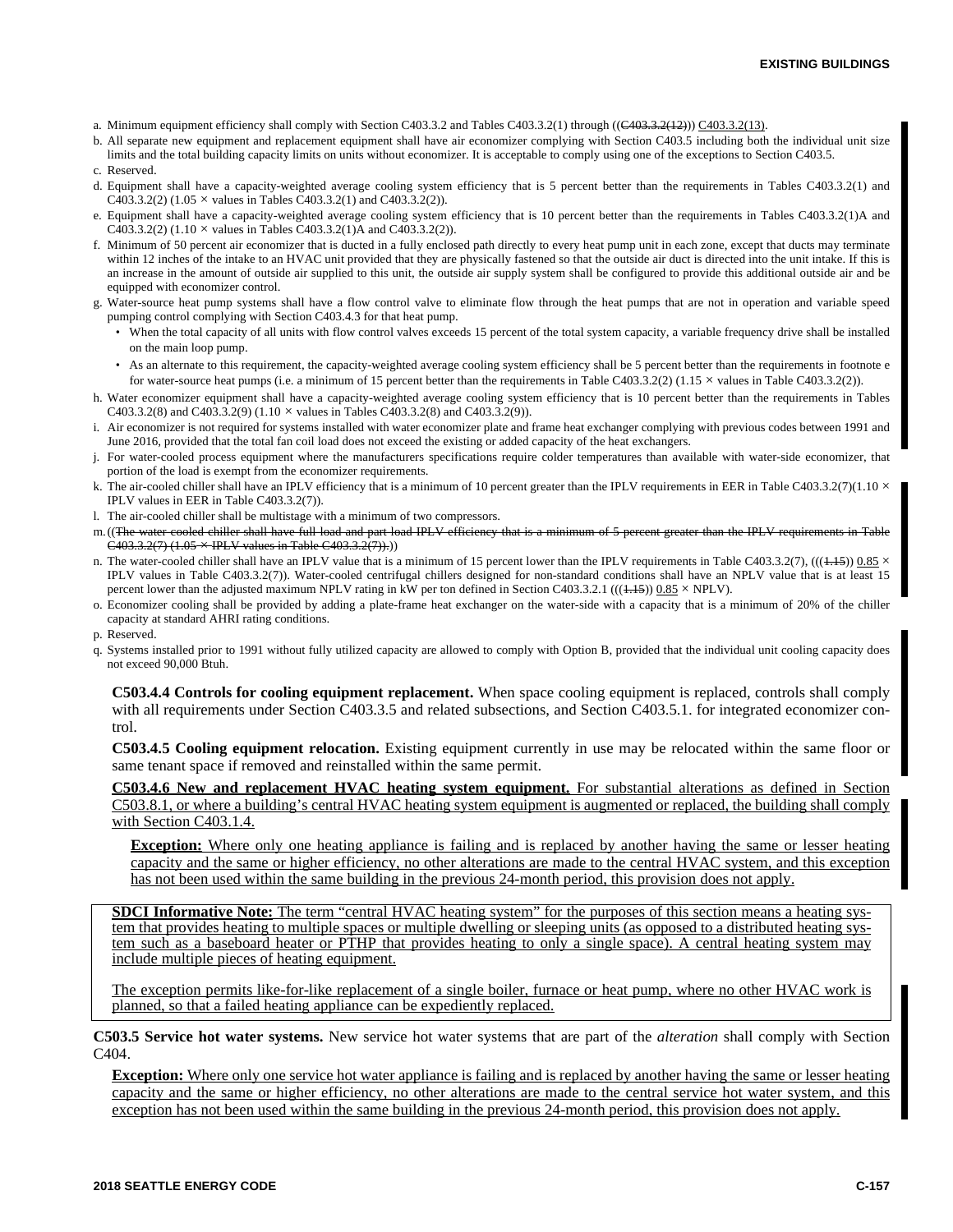**C503.6 Lighting, ((controlled)) receptacles and motors.** *Alterations* or the addition of lighting, ((controlled)) receptacles and motors shall comply with Sections C503.6.1 through C503.6.6.

**C503.6.1 Luminaire additions and alterations.** *Alterations* that add, alter or replace ((50)) 20 percent or more of the luminaires or of the lamps plus ballasts alone in a space enclosed by walls or ceiling-height partitions, replace  $((50))$  20 percent or more of parking garage luminaires, or replace  $((5\theta))$  20 percent or more of the total installed wattage of exterior luminaires shall comply with Sections C405.4 and C405.5. Where less than  $((50))$  20 percent of the fixtures in an interior space enclosed by walls or ceiling-height partitions or in a parking garage are added or replaced, or less than  $((50))$  20 percent of the installed exterior wattage is replaced, the installed lighting wattage shall be maintained or reduced.

**C503.6.2 Rewiring and recircuiting.** Where new wiring is being installed to serve added fixtures and/or fixtures are being relocated to a new circuit, controls shall comply with Sections C405.2.1, C405.2.3, C405.2.4, C405.2.5, and C405.2.6, and as applicable  $((C408.3))$   $C408.4$ . New lighting control devices shall comply with the requirements of Section C405.2.

**C503.6.3 New or moved lighting panel.** Where a new lighting panel (or a moved lighting panel) with all new raceway and conductor wiring from the panel to the fixtures is being installed, controls shall also comply with, in addition to the requirements of Section C503.6.2, all ((remaining)) requirements in Sections C405.2 and C408.3.

**C503.6.4 Newly-created rooms.** Where new walls or ceiling-height partitions are added to an existing space and create a new enclosed space, but the lighting fixtures are not being changed, other than being relocated, the new enclosed space shall have controls that comply with Sections C405.2.1, C 405.2.2, C405.2.3, C405.2.4, C405.2.5 and C408.3.

**C503.6.5 Motors.** Those motors which are altered or replaced shall comply with Section C405.8. In no case shall the energy efficiency of the building be decreased.

**C503.6.6 Controlled receptacles.** Where electric receptacles are added or replaced, controlled receptacles shall be provided in accordance with Section C405.10.

#### **Exceptions:**

- 1. Where an alteration project impacts an area smaller than 5,000 square feet, controlled receptacles are not required.
- 2. Where existing systems furniture or partial-height relocatable office cubicle partitions are reconfigured or relocated within the same area, controlled receptacles are not required in the existing systems furniture or office cubicle partitions.
- 3. Where new or altered receptacles meet ((the)) exception 1 to Section C405.10, they are not required to be *controlled receptacles* or be located within 12 inches of non-*controlled receptacles.*

**C503.7 Refrigeration systems.** Those parts of systems which are altered or replaced shall comply with Section C410. Additions or alterations shall not be made to an existing refrigerated space or system that will cause the existing mechanical system to become out of compliance. All new refrigerated spaces or systems in existing buildings, including refrigerated display cases, shall comply with Section C410.

**C503.8 Substantial alterations or repairs.** In addition to meeting the requirements of this code, any building or structure to which substantial alterations or repairs are made shall comply with the requirements of this section.

## **Exceptions:**

- 1. *Alterations* and repairs to landmark buildings shall comply with this section to the extent that the *code official* determines that such compliance does not have an adverse effect on the designated historic features of the building. The energy use allowed by subsections 2, 3 or 4 of Section C503.8.3 is permitted to be increased in proportion to the additional energy use required for preservation of such designated features.
- 2. A project that is defined as a substantial alteration primarily due to the seismic retrofitting of a building's unreinforced masonry walls is exempt from the requirements of this section.
- 3. A building constructed in compliance with the 2003 or more recent edition of the Seattle Building Code that would be classified as a substantial alteration only due to being reoccupied after being substantially vacant for more than 24 months is exempt from the requirements of this section.

**C503.8.1 Definition.** For the purposes of this section, substantial alterations or repairs means items 1, 2 or 4, or any combination thereof, of the definition of substantial alterations or repairs in Chapter 3 of the Seattle amendments to the IEBC, as determined by the *code official.*

**SDCI Informative Note:** Definitions 1, 2 and 4 of "substantial alterations or repairs" in the Seattle Existing Building Code are as follows:

- 1. Repair of a building with a damage ratio of 60 percent or more.
- 2. Remodeling or *additions* that substantially extend the useful physical and/or economic life of the building or a significant portion of the building, other than typical tenant remodeling.
- 4. Re-occupancy of a building that has been substantially vacant for more than 24 months in occupancies other than Group R-3.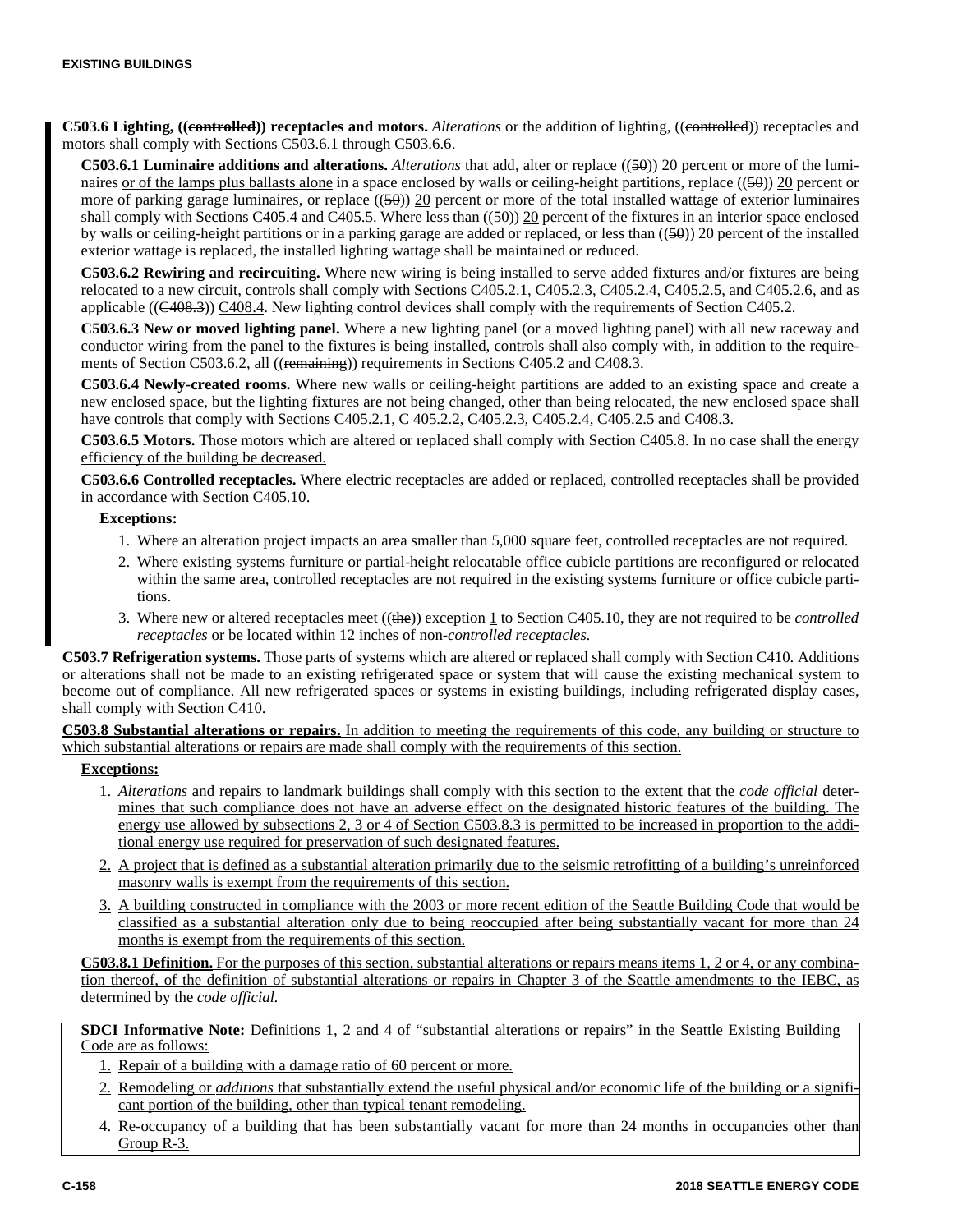**C503.8.2 Pre-submittal conference.** The applicant shall attend a pre-submittal conference to discuss the selected compliance path. Prior to this conference, the applicant shall meet with each energy utility serving the building to determine whether technical assistance or financial incentives are available for energy efficiency upgrades, and shall submit documentation of these meetings at the pre-submittal conference.

**C503.8.3 Energy efficiency.** Buildings undergoing substantial alterations shall comply with Section C503.4.6 and one of the following:

- 1. **Full code compliance.** Fully comply with the requirements of this code for new construction, including Section C406.
- 2. **Envelope thermal performance within 15 percent of code.** Demonstrate that heat loss through the building envelope is no more than 15 percent greater than allowed by the Seattle Energy Code, using the Component Performance Building Envelope Option in Section C402.1.5, and meet all other prescriptive requirements of the Seattle Energy Code for new construction, including Section C406.
	- 2.1. **Default** *U-***values.** The values listed in Appendix A and Section C303 shall be used as the default *U-*values for existing building envelope components. For buildings whose original construction permits were applied for after January 1, 1992, existing building envelope components are deemed to meet the minimum *U-*values required by the edition of the Seattle Energy Code in effect at the time of permit application, where visual inspection by the *code official* reveals that those components appear to be equal to or better than code-compliant components.
	- 2.2. **Disproportionality.** Where *approved* by the *code official,* the cost of required thermal improvements to the building envelope are not required to exceed 20 percent of the valuation of the substantial alterations project, determined in accordance with the Fee Subtitle, when using this envelope thermal performance compliance method. Envelope improvement costs shall be documented using standard cost estimating software and methodology.
- 3. **Total building performance within 10 percent of code.** Demonstrate that the Building Performance Factor is no more than 10 percent higher than that permitted by Table C407.3(2).
- 4. **Operating energy alternative.** The *code official* is permitted to allow calculated building performance factor 20 percent greater than the baseline building design calculated in accordance with the Total Building Performance methodology in Section C407, provided that:
	- a. The applicant demonstrates that constructability, economic, or historic preservation considerations preclude conformance with any of the above options; and
	- b. The owner agrees to operate the building at or below the annual energy use level predicted for that calculated energy performance during a period of 12 consecutive months, concluding no later than three years after issuance of the certificate of occupancy, adjusted as allowed by Sections C401.3.7 through C401.3.11, and to meet the requirements of Sections C401.3.12 through C401.3.14, substituting the energy consumption standard in option 4 of this Section C503.8.3 for the energy consumption targets set out in Section C401.3.2.
	- 4.1. **Reporting.** The building owner shall report the energy consumption in kBTU/square foot using automated reporting directly from utilities via Energy Star Portfolio Manager, and shall authorize the *code official* to view the reports directly in Portfolio Manager during the demonstration period.

**C503.8.4 Impracticality.** In cases where full compliance with all the requirements of Section C503.8 is impractical, the applicant is permitted to arrange a pre-design conference with the design team and the *code official* to seek modifications. The applicant shall identify specific requirements that are impractical, and shall identify design solutions and modifications that achieve a comparable level of energy efficiency. The *code official* is authorized to waive specific requirements in this code to the extent that the *code official* determines those requirements to be impractical.

# **SECTION C504 REPAIRS**

**C504.1 General.** Buildings and structures, and parts thereof, shall be repaired in compliance with Section C501.3 and this section. Work on nondamaged components that is necessary for the required repair of damaged components shall be considered part of the *repair* and shall not be subject to the requirements for *alterations* in this chapter. Routine maintenance required by Section C501.3, ordinary repairs exempt from *permit,* and abatement of wear due to normal service conditions shall not be subject to the requirements for *repairs* in this section.

**C504.2 Application.** For the purposes of this code, the following shall be considered repairs.

1. Glass only replacements in an existing sash and frame.

2. *Roof repairs.*

((3. Air barriers shall not be required for *roof repair* where the repairs to the building do not include *alterations,* renovations or *repairs* to the remainder of the building envelope.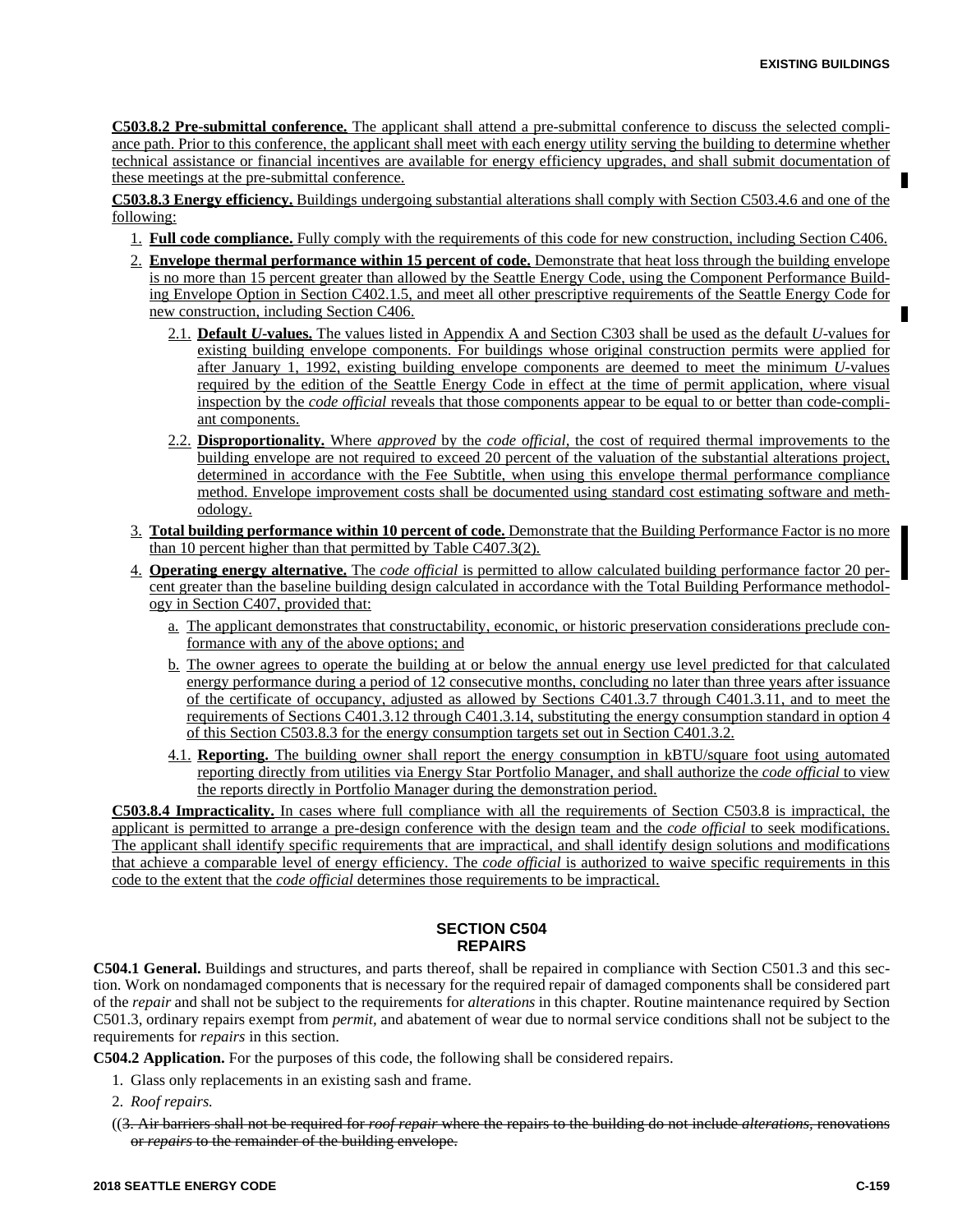4. Replacement of existing doors that separate conditioned space from the exterior shall not require the installation of a vestibule or revolving door, provided however that an existing vestibule that separates a conditioned space from the exterior shall not be removed.))

**SDCI Informative Note:** Exceptions 3 and 4 appear in the exceptions to Section C503.1.

((5. *Repairs* where only the bulb and/or ballast within the existing luminaires in a space are replaced provided that the replacement does not increase the installed interior lighting power.))

**SDCI Informative Note:** For exception 5, see Section C503.6.1.

# **SECTION C505 CHANGE OF OCCUPANCY OR USE**

**C505.1 General.** Spaces undergoing a change in occupancy shall be brought up to full compliance with this code in the following cases:

- 1. Any space that is converted from an F, S or U occupancy to an occupancy other than F, S or U.
- 2. Any space that is converted to a Group R dwelling unit or portion thereof, from another use or occupancy.
- 3. Any Group R dwelling unit or portion thereof permitted prior to July 1, 2002, that is converted to a commercial use or occupancy.

**Exception:** Buildings or spaces that were permitted prior to the 2009 WSEC, or were originally permitted as unconditioned, may comply with this section as follows:

- 1. Where the component performance alternative in Section C402.1.5 is used to demonstrate compliance with this section, the Proposed Total UA is allowed to be up to 110 percent of the Allowable Total UA. This exception may be applied to the project area alone, or to the existing building and project area combined as a whole building.
- 2. Where total building performance in Section C407 is used to demonstrate compliance with this section, the total annual carbon emissions from energy consumption of the proposed design is allowed to be 110 percent of the annual carbon emissions from energy consumption allowed by Section C407.3. This exception may be applied to the project area alone, or to the existing building and project area combined as a whole building.
- 3. Where the building or space is altered to become a bakery, commercial kitchen or commercial laundry, and the proposed design uses only all-electric Energy Star–rated process equipment and code compliant all-electric HVAC equipment, improvements to the building envelope immediately adjoining the spaces containing that use shall not be required. For the purposes of this exception, no fossil fuel burning equipment of any kind may be installed within the building or space undergoing the *change of occupancy.*

Compliance shall include the provisions of Section C406, applied only to the portion of the building undergoing a *change of occupancy* or use. Where the use in a space changes from one use in Table C405.4.2(1) or (2) to another use in Table C405.4.2(1) or (2), the installed lighting wattage shall comply with Section C405.4.

### **SECTION C506 METERING FOR EXISTING BUILDINGS**

**SDCI Informative Note:** Section C506.1 was relocated from Section C409.5.

**C506.1 Existing buildings that were constructed subject to the requirements of this section.** Where new or replacement systems or equipment are installed in an existing building that was constructed subject to the requirements of this section, metering shall be provided for such new or replacement systems or equipment so that their energy use is included in the corresponding end-use category defined in Section C409.3. This includes systems or equipment added in conjunction with *additions* or *alterations* to existing buildings.

**C506.1.1 Small existing buildings.** In buildings that were constructed subject to Section C409, metering and *data acquisition systems* shall be provided for *additions* over 10,000 square feet in accordance with the requirements of Sections C409.2, C409.3 and C409.4.

**C506.2 Metering for the addition or replacement of HVAC equipment in existing buildings.** Where HVAC equipment is added or replaced, metering shall be provided according to Sections C506.2.1 or C506.2.2, as applicable.

**C506.2.1 Addition or replacement of individual HVAC equipment pieces.** Where HVAC equipment is added or replaced, but compliance with Section C506.2.2 is not required, metering shall be provided as follows, and the data from these meters is permitted to either be stored locally using a manual totalizing meter or other means at the meter or fed into a central data collection system.

\*\*

\*